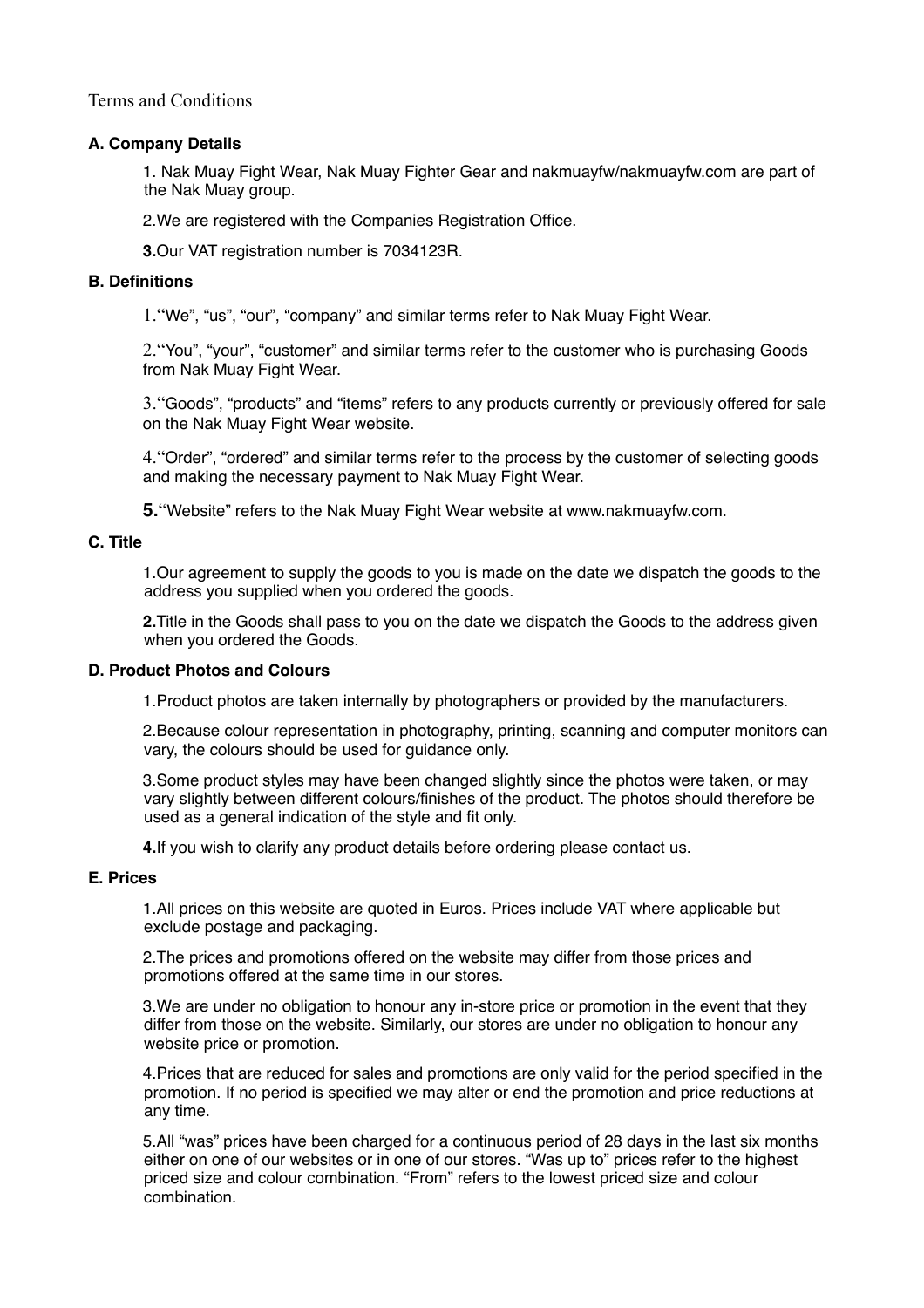6.We reserve the right to adjust prices, offers, products and product specifications on the website at any time before (but not after) we accept your order.

**7.**We may issue promotional offer codes entitling the user to a discount off the total order value. The offer code must be entered during checkout when ordering online or quoted before making payment when ordering by telephone. It cannot be applied at a later time after payment is complete. Only one offer code may be used for each order.

## **F. Credit, Debit Cards & PayPal**

1.All credit, debit card & PayPal payments are taken at the time you place your order.

2.If either you or we cancel part or all of the order the relevant amount will be refunded onto your card. Refunds will be processed within 28 days.

3.We accept Visa, MasterCard, Maestro, Visa Debit, Visa Electron, Delta, JCB and Solo.

4.All online credit and debit card payments are processed by leading online card processing gateways, PayPal, Stripe or Sage Pay depending on checkout option, who are approved by all leading card issuers.

5.All telephone credit and debit card payments are processed manually in our offices through our card processing terminal.

**6.**The transaction will appear as a payment to ["www.nakmuayfw.com"](http://www.nakmuayfw.com/), "Nak Muay Fighter Gear", "Jai Sua" or "Nak Muay Fight Wear" on your card statement.

## **G. Delivery Destinations and Costs**

1.Republic of Ireland and Northern Ireland standard delivery is €5.

**2.**Rest of the world is €8.50.

## **H. Delivery Times**

1.Republic of Ireland Standard delivery on items available to order is 10 to 20 working days.

- 2. Delivery on items available to order elsewhere in the world is 15 to 25 working days.
- 3. Delivery on items available on pre order increases shipping time by 10-20 working days.
- 4. Customisation of orders increases shipping times by 5-10 working days.

3. Covid-19 has further slowed shipping times, so additional delays can be expected until international transit times are reduced to pre-Covid levels.

4."Working days" are Monday to Friday, excluding public holidays.

5.You may receive your goods in several packages which arrive on different days. We often send goods that are in stock straight away and send any outstanding goods as soon as we receive them from our suppliers.

**6.**If we are unable to deliver your order within the above periods we will contact you as soon as we are aware of the problem.

# **I. Delivery Methods**

1.Orders are sent by DPD, An Post and Dhl.

2.Some deliveries may require a signature on receipt.

# **L. Delivery Address**

1.You can specify any address in the Republic of Ireland or the European Union, for example your home, your neighbour's, your workplace.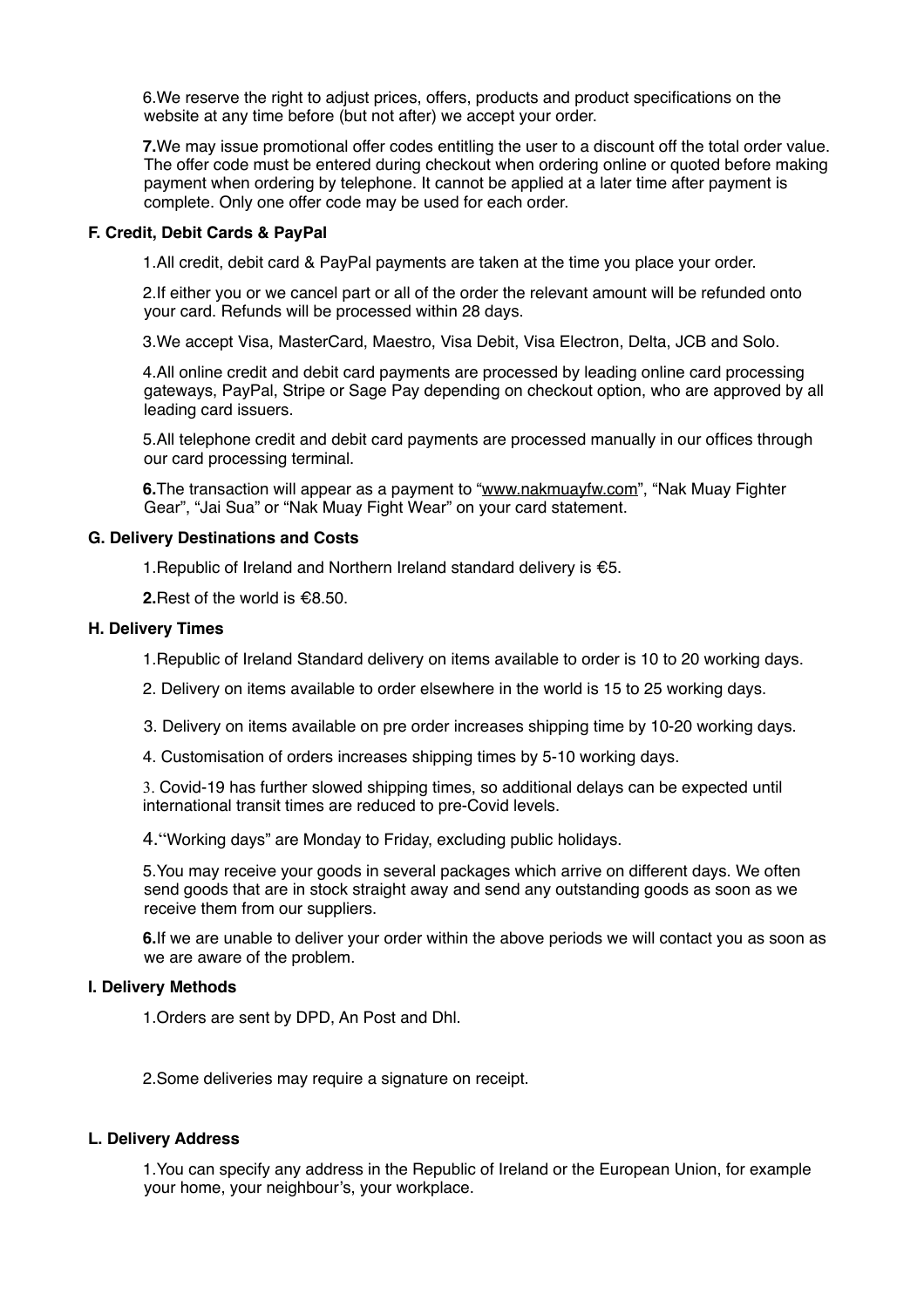2.We may need to carry out additional security checks if the delivery address is different to that cardholder address, which may delay your order. To help us with these checks please include the name of the householder at the delivery address rather than your name.

**3.**It is your responsibility to ensure the delivery address is correct and complete. We cannot accept responsibility for any loss or delay if the address you entered is incorrect or incomplete.

#### **M. Out of Stock**

1.Due to the range of items, some may be may be temporarily out of stock or only available on back order.

**2.**We will contact you should we expect a lengthy delay in your item being shipped. We can then examine options such as alternative items or refunds.

#### **N. Receipts**

1.You will receive an electronic receipt by email, which included your order number. In case of any queries, you will need to quote your order number and name to one of our customer service representatives.

2.If you pay online by credit or debit card you will receive a payment confirmation email from our payment gateway, PayPal.

3.You will receive an email confirmation when your goods are dispatched which will contain the items dispatched, the carrier name and their tracking reference if available.

**4.**If you require a further copy of your invoice please contact us to request it. All requested duplicate invoices are sent by post to the cardholder address.

#### **P. Returns**

1.This return procedure and policy is relevant to all on-line and mail order transactions and purchases.

2.If you change your mind and decide the purchased item is unsuitable, please return within 14 days of receiving your order.

3.Your parcel is your responsibility until it reaches us, so we recommend using a registered or recorded postal service.

4.The manufacturer's size tolerance on is +/- 1″ on waist and leg length of shorts and other items. So for example a pair of 30/32 jeans should measure between 29″ and 31″ waist and between 31″ and 32″ inside leg. Returns returns will only be accepted as not measuring correctly if they are outside this tolerance.

5.Products which have been tailored, customised or specially ordered to your requirements can only be returned of faulty or incorrectly supplied. They cannot be returned if you change your mind or order incorrectly.

**6.**Please ensure all items are returned to us in their original condition, Nak Muay Fight Wear reserves the rights to refuse a refund or exchange if the goods returned are deemed damaged or tampered with.

#### **What items are non-refundable?**

Items which have been worn, washed or containing odours

Hygienic items such as mouth guards, groin protectors and undergarments

Custom made items

Heavy bags, freestanding bags and bag stands

Please note that returning goods for the purpose of exchange or refund is at your own expense, however if you are returning the product because of an error on our part or a manufacturing fault, Nak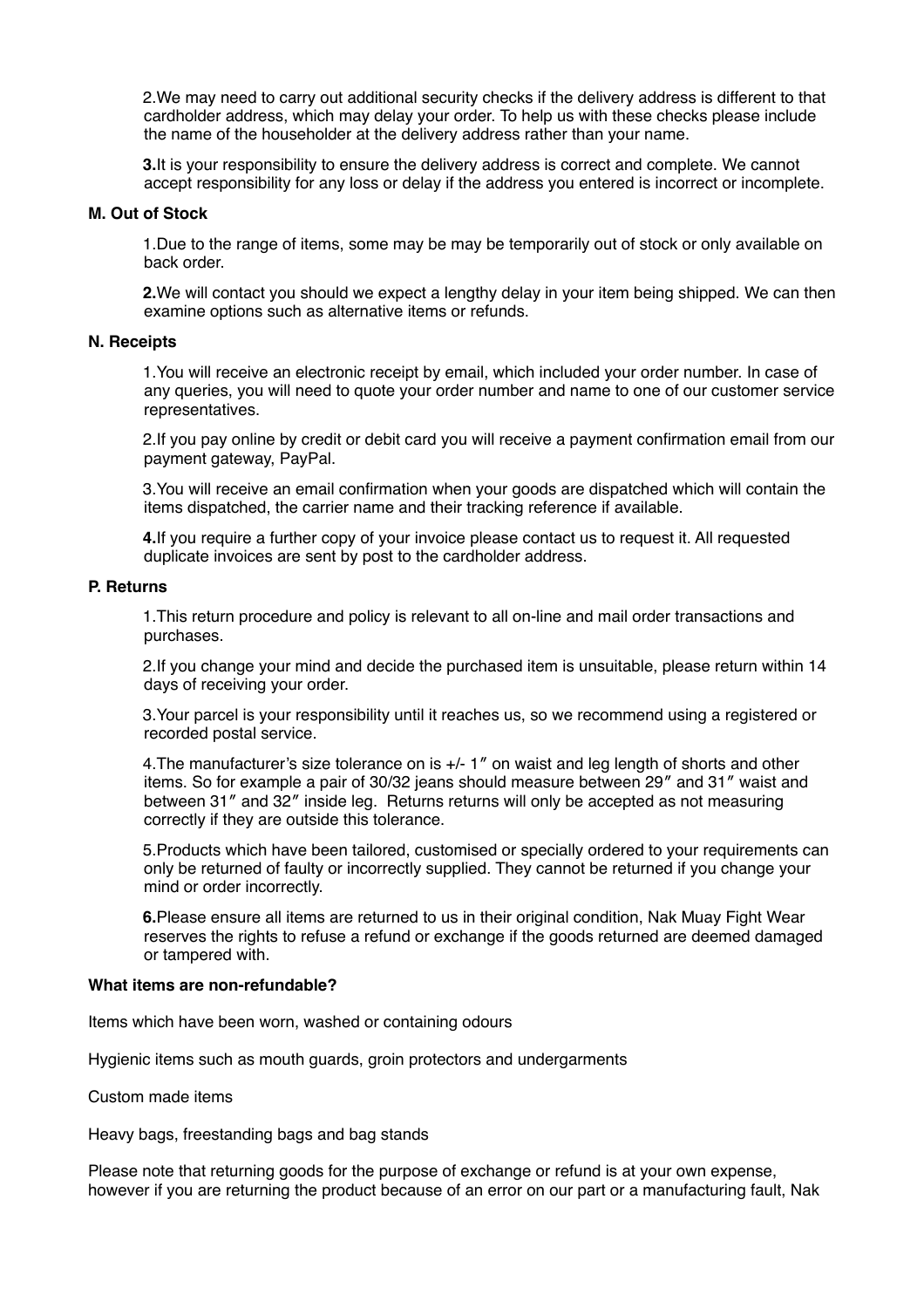Muay Fight Wear will be happy to refund all costs associated in returning the item back to us, as well as your original postage costs.

Nak Muay Fight Wear will send email confirmation upon receipt of any product returns.

Refunds will be processed within 28 days.

## **Q. Exchanges**

1.If you wish to exchange your purchase for a different size, colour or style, please contact us with details via [nakmuayfw@gmail.com](mailto:nakmuayfw@gmail.com) or the email form on the contacts form of our website and return the item.

2.For these exchanges we do not refund your return postage cost. We will also charge our standard postage and packing cost of €5 to your credit/debit card to cover the cost of sending the replacement goods to you. If the price of the replacement goods is different we will charge or refund the difference to your card as appropriate. Refunds will be processed within 28 days.

**3.**If you have paid by cheque or postal order we will contact you if any further payment is due.

## **R. Cancellations and Alterations**

1.If you wish to cancel or change your order, please email us at nakmuayfw@gmail.com.

2.We advise you to email us immediately.

3.Please have your order number included in your email.

4.If you contact us before your order has been processed, we will be happy to alter or cancel it.

**5.**If we have already sent your order, you will need to return it to us as soon as you receive it. We will refund your payment when we receive the returned or refused package. Refunds will be processed within 28 days.

## **S. Complaints Procedure**

1.We are confident that you will be happy with our service. If for any reason you are not, please email nakmuayfw@gmail.com.

2.When you email us, please include a daytime telephone number if possible.

**3.**We will deal with your complaint efficiently, and will contact you within five working days to resolve the problem.

# **T. Errors**

1.We take great care to ensure the information and prices on this website are accurate and current. However, no matter how carefully we check it, errors do occasionally slip through. Any errors discovered will be corrected as soon as we become aware of them.

2.If you notice any errors or inconsistencies please let us know.

**3.**In the unlikely event that a website error affects your order, we will contact you before we process your order to discuss the matter. If you discover any errors after we have processed your order, you are of course welcome to cancel your order and return the goods.

# **U. Privacy Policy**

1.We share relevant information only with those parties entrusted with the processing of your account and the fulfillment of your order. We have established procedures to protect your privacy – and we uphold them vigorously.

2.Credit and debit card transactions are subject to routine searches from time to time. We undertake these searches in association with licensed credit agencies to detect and prevent fraud. Credit and debit card transactions are processed by PayPal whose privacy policy is available on the PayPal website.

3.From time to time we may pass information to outside research companies whom we ask to contact you directly for your opinions on our products and services. We provide them with only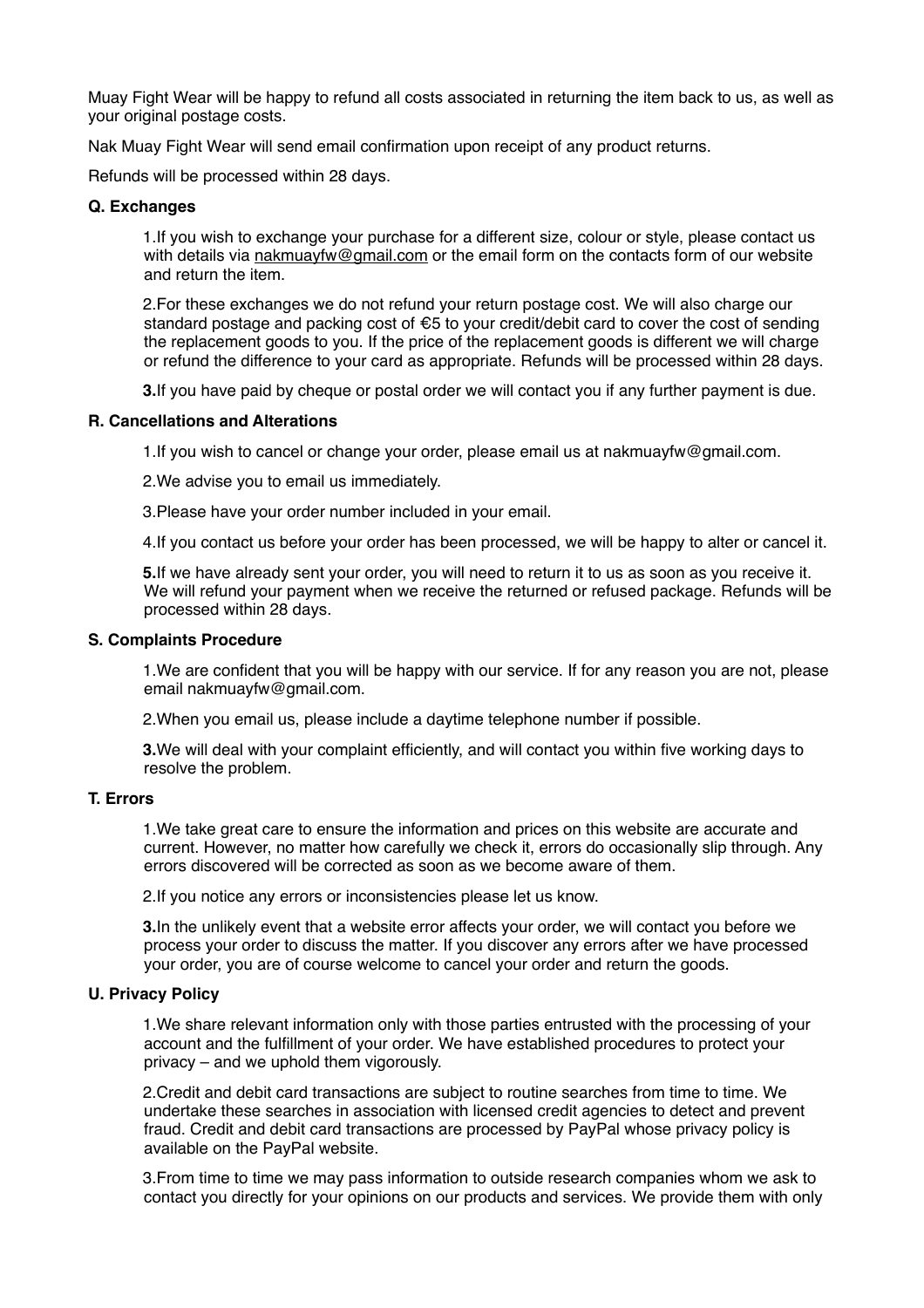the information they need to perform their function, and any communication will clearly show our company name.

4.From time to time we may pass names and addresses only to a mailing company for posting our catalogues bearing our company name on our behalf. This company will never use the information to post material that was not provided by us.

5.We only obtain information from you when you enter it on the ordering page, and we only request the information that is required to efficiently process your order. The entries marked with a \* are required to allow us to process your order, other items are optional but are useful in the event that we need to contact you about your order.

**6.**The only other item of information that is collected automatically is the IP address used for your current Internet connection session (this is for security and fraud prevention purposes).

#### **V. Cookies**

1.A cookie is a very small piece of information in the form of a text file placed on your computer hard drive by lots of the websites that you visit. Cookies allow us to help you get the best out of your visit to the website and improve your user experience, for instance by remembering that you have visited before. They can also be used to make sure that any advertising you see is relevant to you.

**2.**Our cookies are used to store basic information, like your user identification. They do not store password or credit card information.

**3.Strictly Necessary cookies** – Cookies are set to help support the structure of the pages that are displayed to you. These help the website to remember the products you have added to your shopping basket, your progress through checkout and whether or not you are logged in. This type of cookie only lasts for the duration of the time you are visiting the website and for a short time afterwards in case you decide to return. After you leave the website they are deleted automatically.

**4.Performance cookies** – Cookies are used to provide aggregated statistics on visitors to our websites and their browsing behaviour. This enables us to order the site to make customers' journeys easier, and if necessary make improvements. The data is aggregated and anonymised, which means we cannot identify you as an individual. We use Google Analytics to [carry out analytical functions on our site. You can view their privacy policy here](http://www.google.com/analytics/learn/privacy.html) http:// www.google.com/analytics/learn/privacy.html.

**5.Functionality cookies** – We use cookies to make accessing the website more convenient, so you don't need to remember your username/email address. This information will allow us to welcome you by name, and over time to personalise our website content to reflect your preferences. For security reasons, you will still need to enter your password. Our cookie will remain on your hard drive until you choose to clear it.

6.**Targeting cookies** – Nak Muay Fight Wear may set cookies on your computer and allow carefully selected third parties to do the same while you are browsing our site. These will collect information about your browsing habits and allow us to show you adverts while you are browsing our site and other sites on the internet. The expiration of these cookies varies.

**7.**Cookies are used to help us understand the performance of our marketing activity and improve the relevance of the adverts that you see. We use these cookies to display products and services that we think will interest you, both on our website and on other websites across the internet

#### **W. Ordering Online and Security**

1.We use industry-standard Secure Sockets Layer (SSL) technology to encrypt all your personal information. All credit and debit card payments are processed by a leading online card processing gateways, PayPal, Stripe and Sage Pay, who are approved by all leading card issuers and are compliant with the latest PCI-DSS card processing regulations.